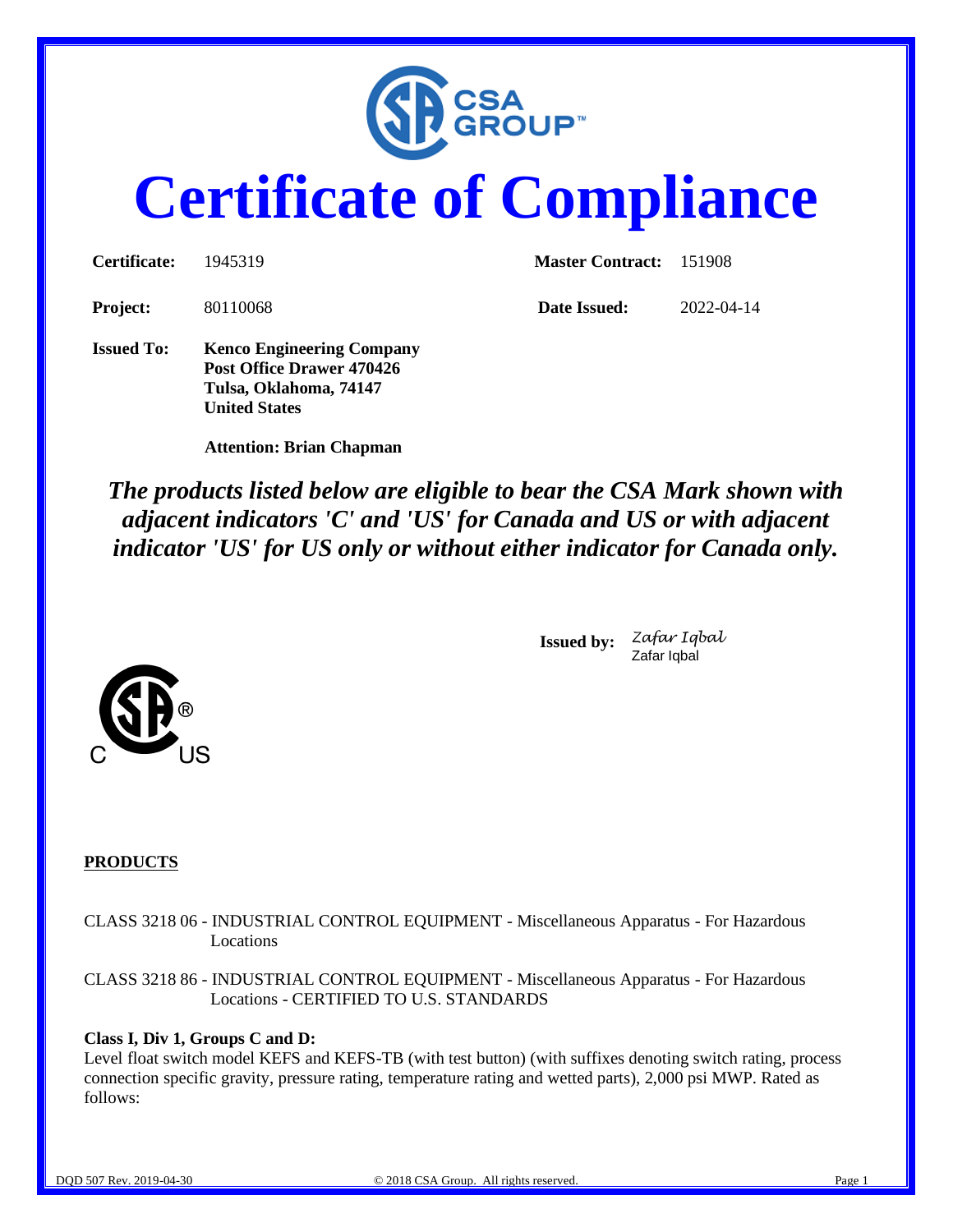

**Certificate:** 1945319 **Project:** 80110068

**Master Contract:** 151908 **Date Issued: 2022-04-14**

| <b>Model Designation</b> | <b>Model Rating</b> |
|--------------------------|---------------------|
| KEFS-2-SPDT5             | 5A 30VDC/5A 250VAC  |
| KEFS-2-DPDT4             | 5A 30VDC/4A 250VAC  |
| KEFS-2-SPDT8             | 8A 250VAC           |
| KEFS-2-SPDT5-TB          | 5A 30VDC/5A 250VAC  |
| KEFS-2-DPDT4-TB          | 5A 30VDC/4A 250VAC  |
| KEFS-2-SPDT8-TB          | 8A 250VAC           |

Note – Electrical rating will be dependent on the rating of the switch used.

### CONDITIONS OF ACCEPTABILITY

- 1. Conduit seal must be installed within 18 inches from the float switches.
- 2. This equipment has been investigated by CSA with regards to safety from electrical fire and shock hazard only. Any process and mechanical features have not been investigated

### **APPLICABLE REQUIREMENTS**

| C22.2 No.14-18                                | Industrial Control Equipment                                           |
|-----------------------------------------------|------------------------------------------------------------------------|
| CSA Std C22.2 No. 30-M1986                    | - Explosion-Proof Enclosures for Use in Class I Hazardous Locations    |
| ANSI/UL Std No. 508 (18th Edition)            | Industrial Control Equipment<br>$\Delta \sim 100$                      |
| UL Std No. 1203, $4^{\text{th}}$ Ed. $- 2006$ | - Explosion-Proof and Dust-Ignition-Proof Electrical Equipment for Use |
|                                               | in Hazardous (Classified) Locations                                    |

#### Notes:

Products certified under Class C321806, C321886 have been certified under CSA's ISO/IEC 17065 accreditation with the Standards Council of Canada (SCC). www.scc.ca